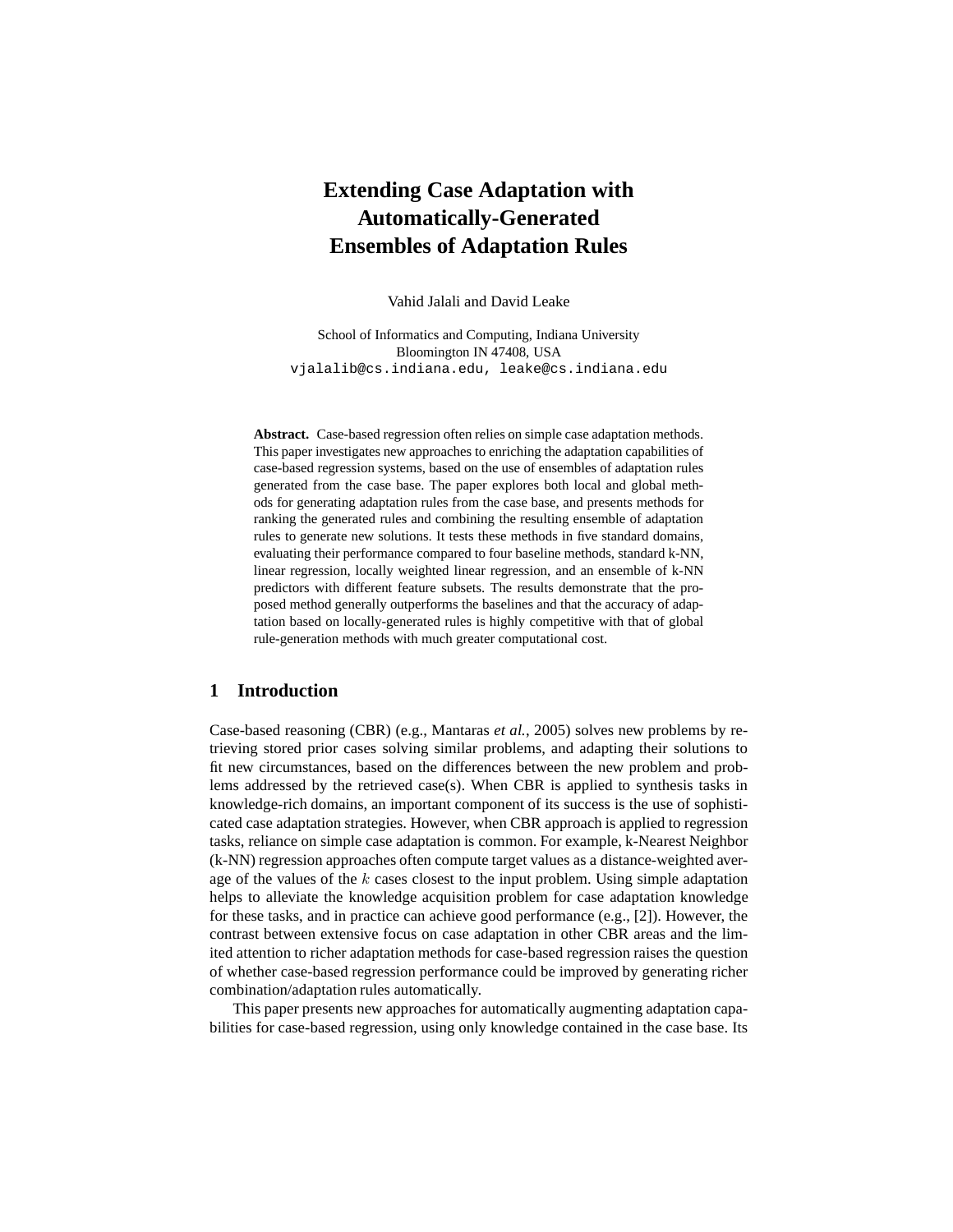primary contributions are methods for generating adaptation rules from local or global sets of cases, methods for applying ensembles of adaptation rules, and an experimental comparison of alternative strategies for using local and global information in both adaptation rule learning and rule application, which illuminates the relative performance benefits of local and global approaches.

The paper is organized as follows. Section 2 introduces the strategies we consider for generating adaptation rules and selecting the base cases from which the estimations are built. Section 3 introduces our approach, Ensemble of Adaptations for Regression (EAR), a general technique for augmenting k-NN for regression tasks by automatically generating adaptation rules, choosing which of many potentially applicable rules to apply, and using the resulting ensemble of rules for generating new solutions. It also describes the basic parameters of the approach, which adjust its use of local versus global information in selecting cases to adapt and generating adaptation rules from existing cases. Section 4 presents results of an evaluation comparing alternative versions of EAR with k-NN, linear regression, and locally weighted linear regression for estimating solutions in five sample domains. The study shows encouraging results for accuracy and for the ability to rely on local information, compared to more computationally expensive use of extensive global information, which suggests the practicality of lazy learning of adaptation rules based on local information. Section 5 compares related work on using ensemble techniques in CBR and knowledge-light methods for generating and applying adaptations for case-based regression tasks. Section 6 presents conclusions and future work.

# **2 Learning and Applying Ensembles of Adaptation Rules**

Our basic approach to adaptation rule generation builds on the case difference heuristic approach proposed by Hanney and Keane [3] and further explored by others (e.g., [4, 5]). The case difference approach builds new adaptation rules from pairs of cases and compares their problem parts (respectively, solution parts), and identifies their differences to generate a candidate rule mapping the observed difference in problems to the observed difference in solutions. For example, for predicting apartment rental prices, if two apartments differ in that one has an additional bedroom, and its price is higher, an adaptation rule could be generated to increase estimated rent when adapting a prior case to predict the price of an apartment with an additional bedroom. Applying the case difference approach depends on addressing questions such as which pairs of cases will be used to generate adaptation rules, how rules will be generated, and how the resulting rule set will be applied to new problems. In the next section, we discuss EAR's strategies for addressing these, and in Section 5 we compare these approaches to previous work.

EAR is a lazy approach to adaptation rule generation. Given an input problem, it generates ensembles of adaptations as needed, based on preselected criteria for (1) selecting a neighborhood of cases in the case base from which to generate solutions by adaptations, and (2) generating rules for adapting each of those cases, ranking the rules for each case and combining the values of the top  $r$  rules, and finally, combining the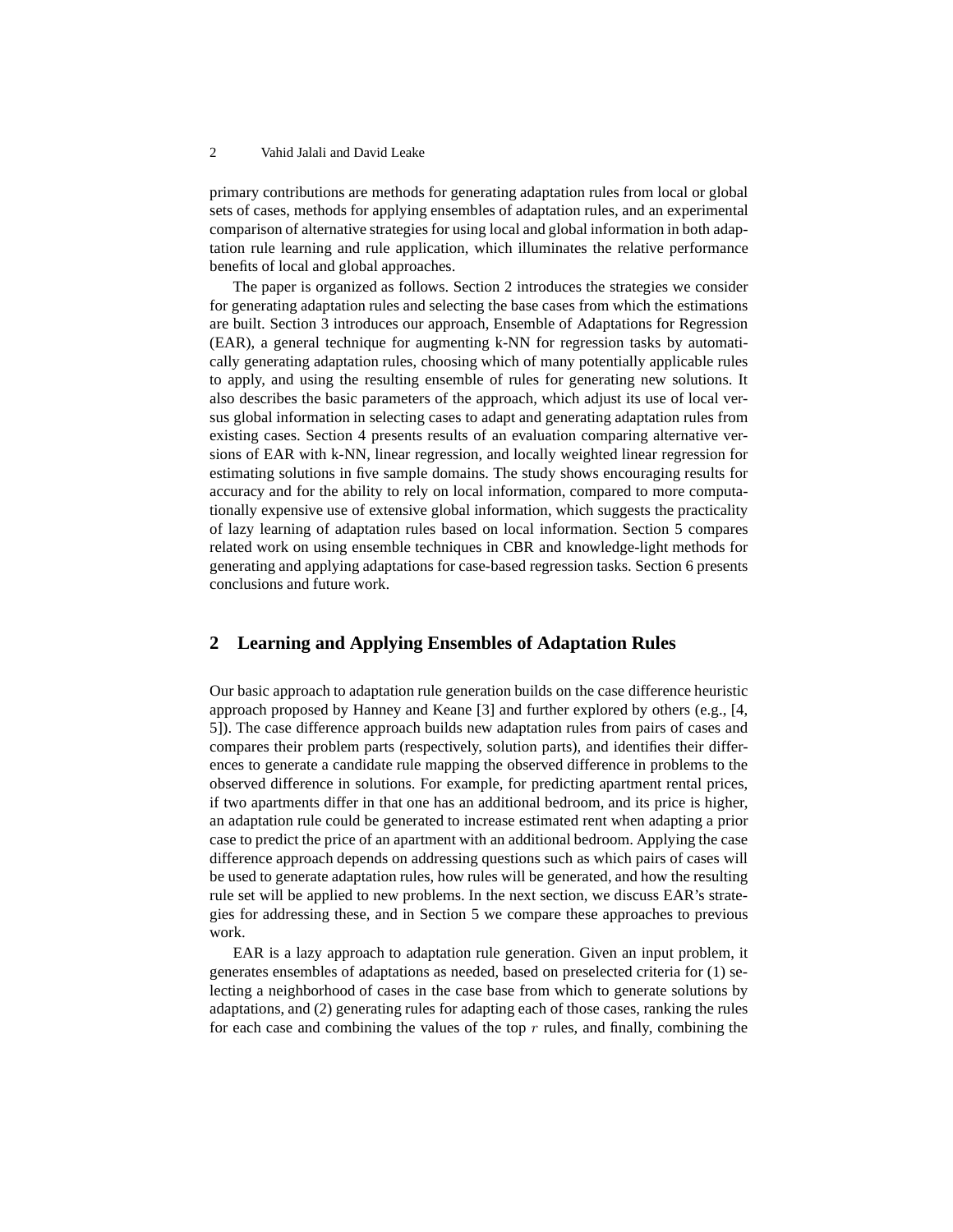**Algorithm 1** EAR's basic algorithm **Input:** Q: input query n: number of base cases to adapt to solve query r: number of rules to be applied per base case CB: case base **Output:** Estimated solution value for Q  $\text{CasesToAdapt} \leftarrow \text{NeighbourhoodSelection}(Q, n, CB)$  $NewRules: \leftarrow RuleGenerationStrategy(Q, CasesToAdapter, CB)$ for c in CasesToAdapt do  $RankedRules \leftarrow RankRules(NewRules,c,Q)$  $ValEstimate(c) \leftarrow$  CombineAdaptations(*RankedRules, c, r*) **end for** return CombineVals( $\cup_{c \in CasesToAdapt}ValEstimate(c)$ )

values generated for each of the cases to adapt. This process is summarized in Algorithm 1.

## **2.1 Selecting Source Cases to Adapt**

We consider three general alternatives for selecting the cases to adapt, defined by whether they use highly local, local, or global cases:

- 1. Nearest: Select only the single nearest neighbor to the query (1-NN)
- 2. Local: Select the k nearest neighbors to the query (k-NN, for a small value of  $k$ greater than 1)
- 3. Global: Select all cases in the case base

As we discuss in Section 5, adaptation learning methods using *nearest* and *local* case sets have been considered previously in CBR, but the global approach is seldom used. Because the global approach may consider cases quite dissimilar from the input query, its feasibility depends on the quality of the adaptation and combination strategies used.

#### **2.2 Selecting Cases from which to Generate Adaptation Rules**

For each case selected to be used as a source case for adaptation, we consider three options for selecting pairs of cases to be used to generate adaptation rules, as listed below. The strategies are described by their names, which have the form StartingCasesEndingCases, where StartingCases describes a set of cases for which rules will be generated, and EndingCases describes the cases to which each of the StartingCases will be compared. Each comparison results in a different rule, so a single starting case may participate in the formation of many rules.

1. Local cases–Local neighbors: Generating adaptation rules by comparing each pair of cases in the local neighborhood of the query.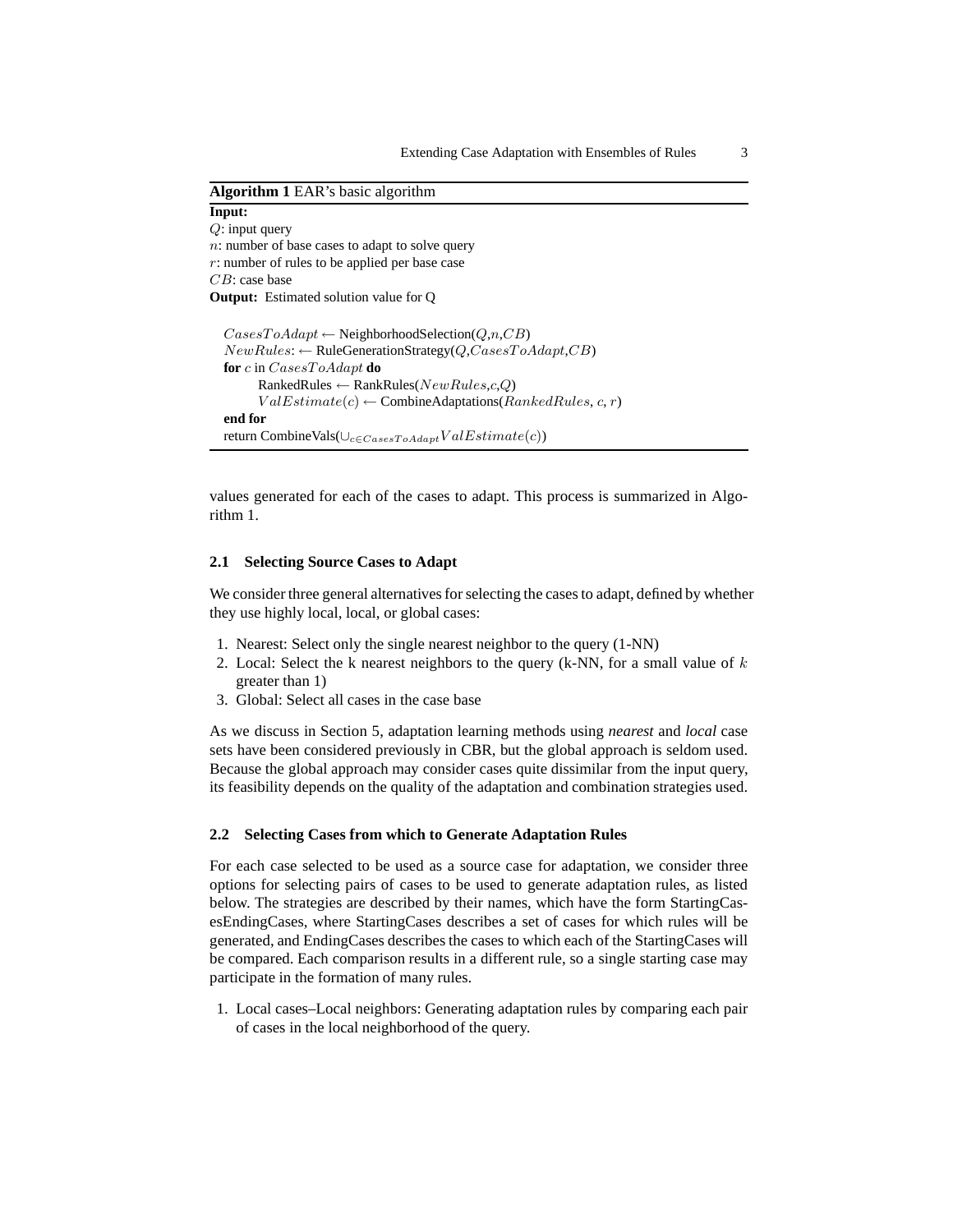

**Fig. 1.** Illustration of (a) Local cases–Local neighbors, (b) Global cases–Local neighbors, and (c) Global cases–Global neighbors.

- 2. Global cases–Local neighbors: Generating adaptation rules by comparing each case in the case base with its  $k$  nearest neighbors
- 3. Global cases–Global neighbors: Generating adaptation rules by comparing all cases in the case base

Figure 1 illustrates the three methods. In each figure, the input problem is at the center. Circles enclosed by dotted lines show neighborhoods of cases from which adaptations will be generated, and a sample point is connected to the cases with which it will be compared to generate adaptation rules.

**Potential Tradeoffs** Combining each of the three selection strategies with one of the three adaptation generation strategies gives nine possible approaches. Each approach has potential ramifications for efficiency and accuracy of adaptation.

*Ramifications for efficiency:* The different methods provide different levels of efficiency. Using Global cases to generate adaptations from Local neighbors requires considering more rules than generating adaptations for local cases only. Using Global cases–Global neighbors, determining each adaptation requires  $O(n^2)$  processing for a case base with  $n$  cases, which may be infeasible for large case bases.

A related ramification is the potential for lazy learning of adaptation rules as needed. The Global cases–Global neighbors approach requires processing all potential adaptations. If this is applied to the system's initial cases, a rule set can be stored for future use, avoiding re-calculation but potentially requiring considerable storage and—if kept static—not reflecting new cases added to the case base. Local cases–Local neighbors is amenable to a lazy approach with just-in-time generation of adaptation rules, which could enable incremental adaptation rule generation, with adaptation rule generation taking into account any new cases added to the case base in the region of the query.

*Ramifications for accuracy:* It is more difficult to anticipate the accuracy effects of the strategies. For example, one might hypothesize that generating adaptation rules from local cases would be beneficial because the adaptations are being generated from the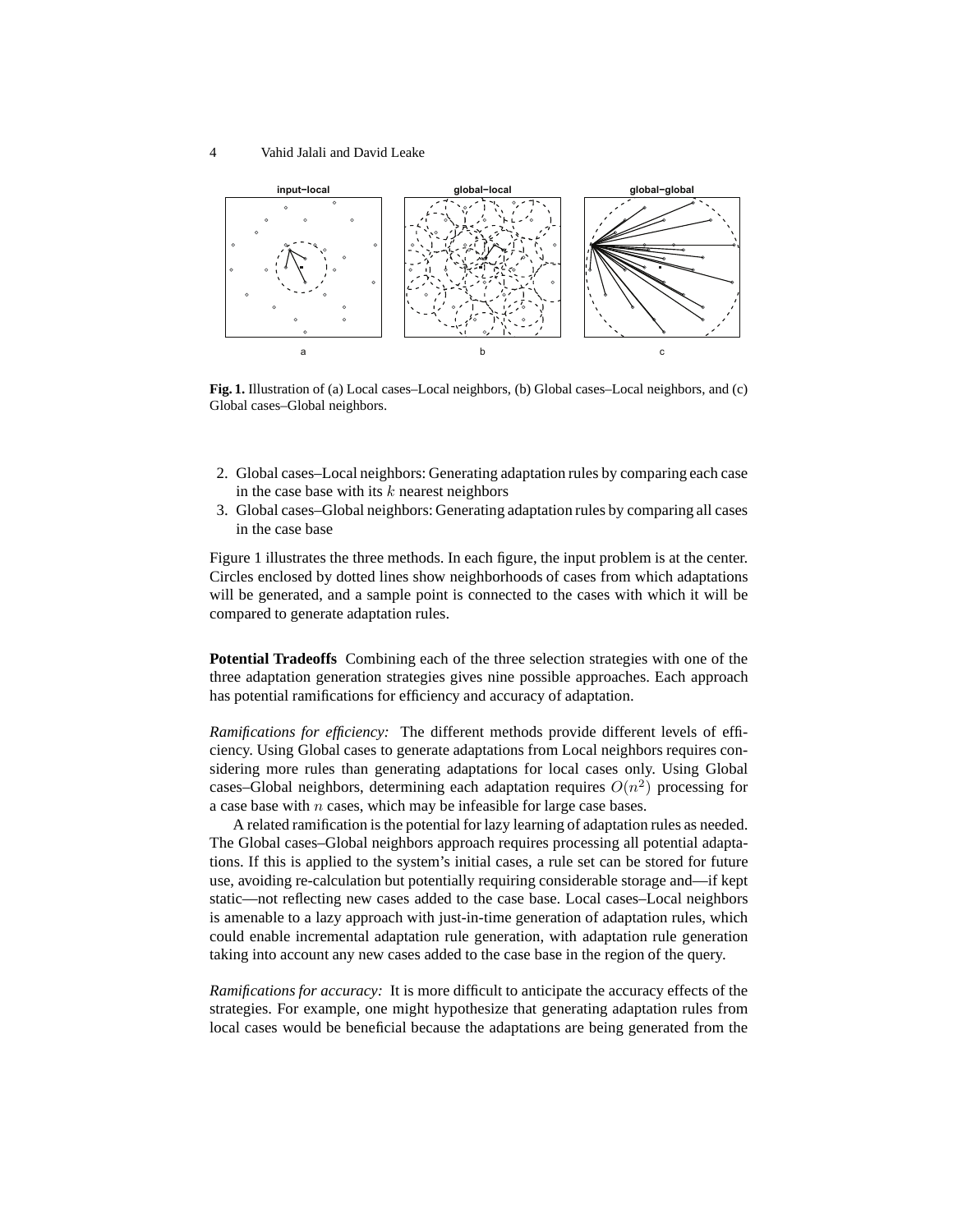same area of the domain space as the input query, making them more likely to properly address the differences between the input query and the base  $case(s)$ . On the other hand, limiting the scope of adaptations to the context of the input query might sacrifice the benefit of considering distant cases corresponding to relevant adaptations. This raises the interesting question of locality of adaptation knowledge. Even if case characteristics for a particular case base are associated with particular regions of the case base, it is possible that the needed adaptation knowledge is still global: that the relationships between their feature changes and value changes may be similar regardless of region. This stance has long been taken implicitly in CBR systems which have been designed with a single set of adaptation rules applied in all parts of the case base. To our knowledge, the question of locality of adaptation knowledge has not been studied previously, and the following experiments shed some light on this question as well.

## **3 Using Ensembles of Adaptations**

The methods described in the previous sections may result in the generation of many adaptation rules, especially for global–global rule generation. EAR's adaptation rule ensembles are composed of a subset of the selected rules, to increase adaptation efficiency. To select rules, EAR ranks them by the similarity of the current adaptation context and the context in which the rule was generated.

#### **3.1 Defining Adaptation Context**

After generating adaptation rules for an input query, EAR attempts to determine which of the generated rules are most relevant. It does this by considering both the similarity of the new query and the case for which the adaptation was generated, and the local adaptation characteristics of the case base, which we call the *adaptation context*. When selecting adaptations to apply to generate a solution for the query, EAR favors adaptations which have been generated for target problems in similar adaptation contexts. When global knowledge is used for generating the adaptations, for example, the cases used to generate an adaptation rule may be quite different from the query, but if the adaptation addressed similar differences, it may still be relevant.

Given a case  $C$  in the case base, EAR calculates its adaptation context as a vector based on comparing  $C$  to the  $N$  cases in a neighborhood containing its nearest neighbor cases. For each case feature, the covariance between the feature and the case solution is calculated over the set of cases in the neighborhood.

Let  $C_i^j$  and  $Sol(C_i)$  denote the value of the  $j^{th}$  feature and the value of the  $i^{th}$ case respectively,  $CaseMeanVal$  denote the mean of the values of the cases in the neighborhood, and  $FeatureMeanVal_j$  represent the mean value of the  $j<sup>th</sup>$  feature of the cases in the neighborhood. Then the  $j<sup>th</sup>$  element of the covariance vector for case C is calculated as follows:

$$
Cov_j(C) \equiv \frac{1}{N} \times \sum_{i=1}^{N} (C_i^j - FeatureMeanVal_j)(Sol(C_i) - CaseMeanVal) \tag{1}
$$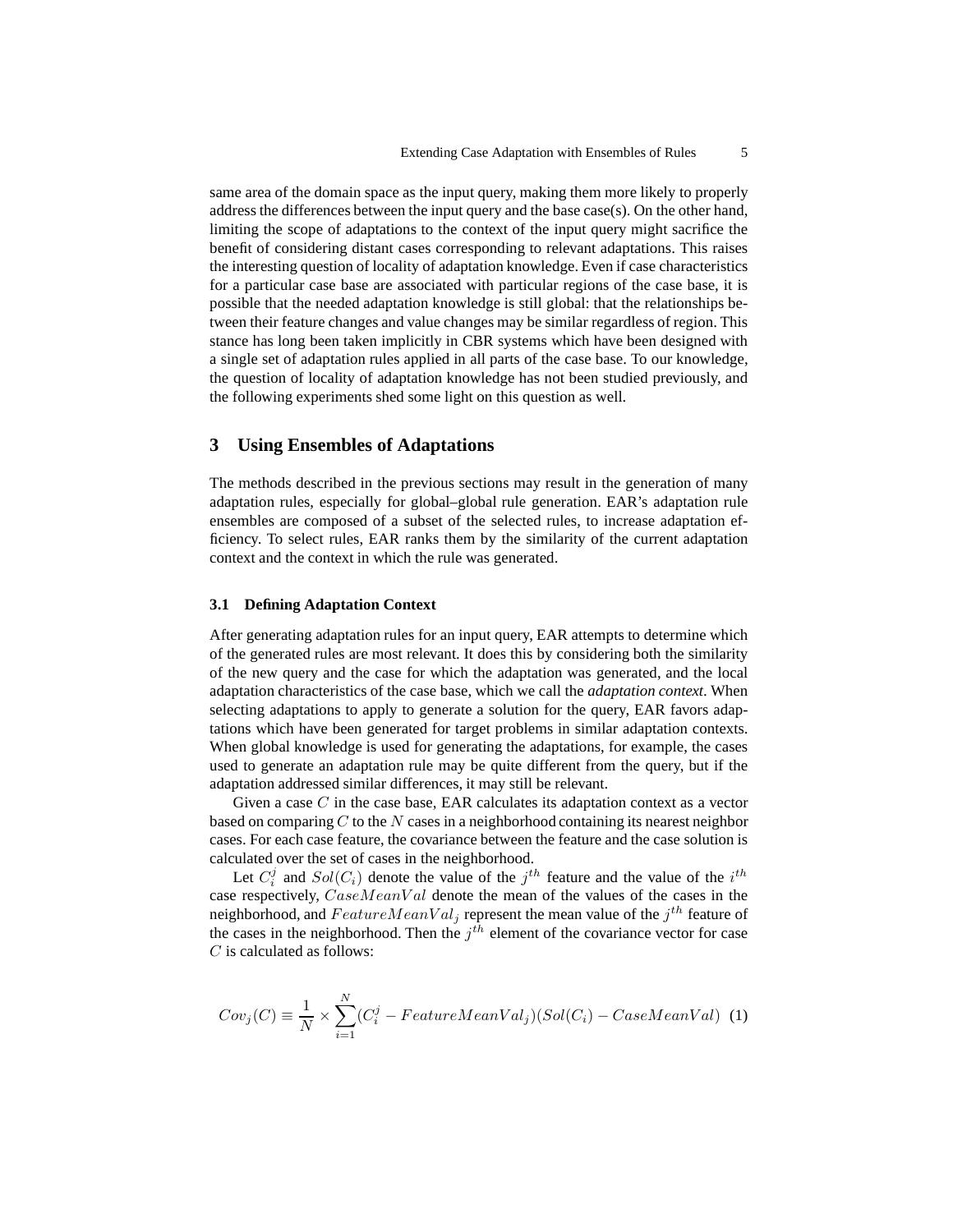If f represents the number of features, for any case C, we define  $AdaptContext(C)$ to be the vector  $(Cov_1, Cov_2, ... Cov_f)$ .

#### **3.2 Ranking Adaptation Rules**

EAR's adaptation rule ranking considers two factors. The first is the similarity of the pair *query - source case to adapt* and the pair *target case - source case* from which the adaptation rule was generated. The second is the similarity of the adaptation context of the query to the adaptation context of the target case from which the adaptation rule was generated. However, if the adaptations are generated from local cases-local neighbors the second factor is discarded. The first factor favors adaptations generated to adapt similar pairs of cases. For each feature, EAR calculates the per-feature difference, based on a domain similarity metric, and generates a difference vector of those values.

The second factor reflects similarity of the adaptation context (as defined above), and compares the adaptation context vectors of the query and the target case. The rationale is that the same feature difference between two cases may require different adaptations in different parts of the case space, so favoring rules from similar adaptation contexts may improve adaptation results.

EAR's ranking method balances feature differences against adaptation context differences by taking the Hadamard (element-wise) product of the feature difference vector and the adaptation context vector. The ranking score is computed as the Euclidean distance between: (1) the Hadamard product of the adaptation context vector of the case to adapt and the difference vector for the case to adapt and the input query, and (2) the Hadamard product of the context vector of the adaptation rule and the vector representing feature differences of the composing cases of that rule.

More formally, suppose query Q is to be solved by adapting the case  $C_i$ . let  $\Delta_i$ represent the difference vector of the features of the query  $Q$  and  $C_i$ , and let  $R_r$  be the problem part of the  $r^{th}$  adaptation rule. Let  $\circ$  represent the Hadamard product of two vectors. Then the second component of EAR's rule scoring method is calculated as:

$$
d(\Delta_i, R_r) \equiv distance((AdaptContext(C_i) \circ \Delta_i), (AdaptContext(C_r) \circ R_r))
$$
 (2)

If  $D(\Delta_i,R_r)$  is the distance between  $\Delta_i$  and  $R_r$ , then the final ranking of adaptation rules is achieved by using a weighted average of D and d as:

$$
RuleScore(R_r) \equiv a \times D(\Delta_i, R_r) + (1 - a) \times d(\Delta_i, R_r)
$$
\n(3)

where  $0 \le a \le 1$ . The value of a is set to tune the ranking for different domains.

#### **3.3 Estimating the Target Value from a Rule Ensemble**

In its simplest form, k-NN estimates the value of a query by averaging the value of its k nearest neighbors. If Q is the query and  $Est(Q)$  represents its estimated target value (solution), and  $Sol(C_i)$  represents the known solution value of the  $i^{th}$  nearest neighbor of Q, then k-NN estimates the value of Q as: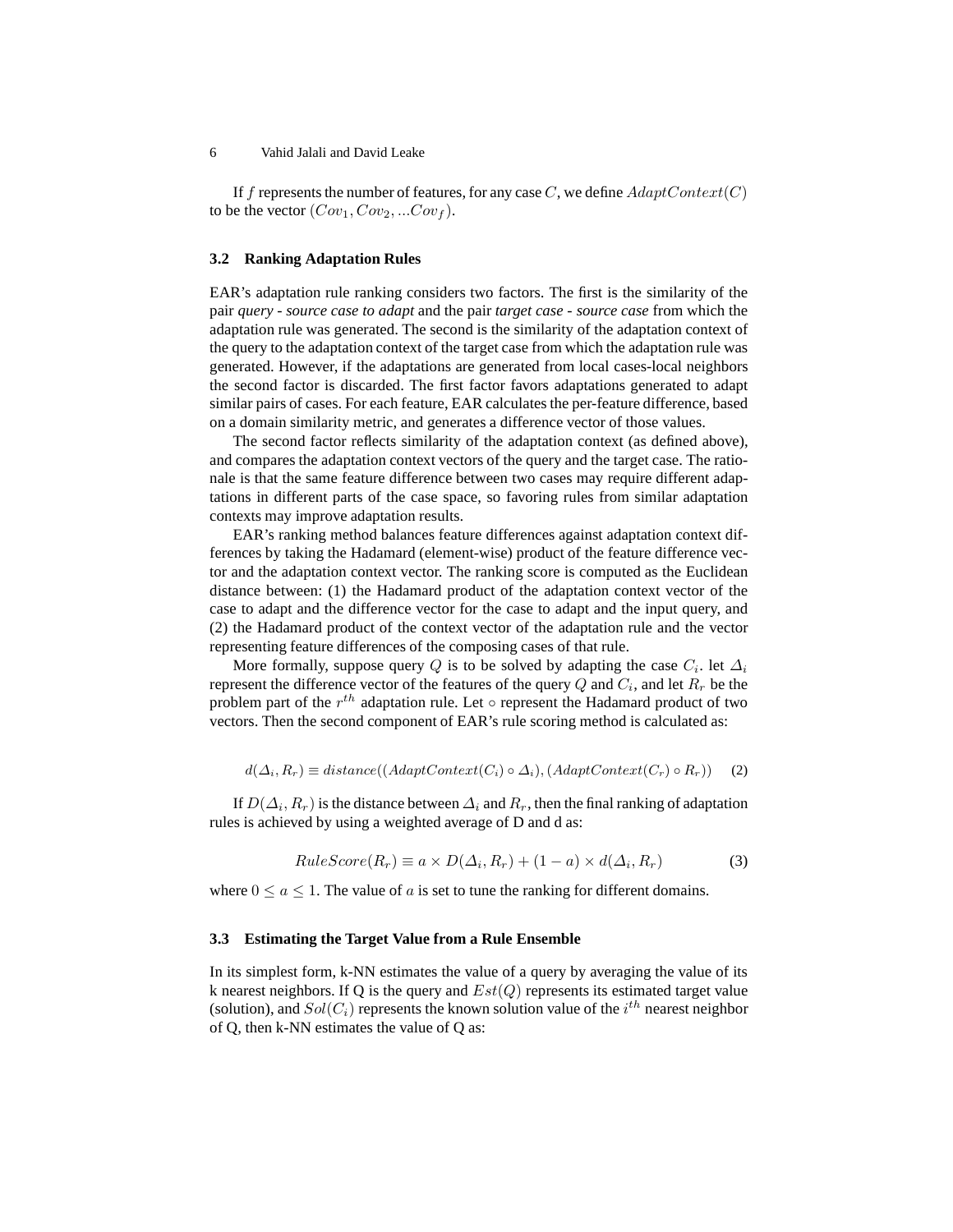Extending Case Adaptation with Ensembles of Rules 7

$$
Est(Q) \equiv \frac{\sum_{i=1}^{k} Sol(C_i)}{k} \tag{4}
$$

For each base case  $C$  to be adapted to provide a value for a query, EAR computes a weighted average of the values proposed by each of the  $n$  highest-ranked adaptation rules generated for that case by Eq. 3. If  $r_i, 1 \leq i \leq n$  are the *n* top-ranked adaptation rules in order of descending rank score,

$$
SuggestedVal(C) = \sum_{i=1,n} \frac{Solution(r_i)}{i}
$$
 (5)

The value for the query is then simply

$$
Solution(Q) \equiv \frac{\sum_{i=1}^{k} SuggestedVal(C_i)}{k}
$$
 (6)

## **4 Experimental Results**

We conducted experiments to address the following questions about extending case adaptation with ensembles of automatically-generated adaptation rules:

- 1. Can using the automatically-generated ensembles of adaptations improve accuracy over using a single adaptation?
- 2. How does accuracy compare for adaptations generated from local vs. global knowledge?
- 3. How does EAR's accuracy compare to that of the baseline regression methods locally weighted linear regression and k-NN?
- 4. How does EAR's accuracy compare to that of case-based regression using standard feature subset ensemble methods?
- 5. How does EAR's rule process ranking (based on adaptation context and case similarity) affect its performance compared to the baselines of (1) random selection of adaptation rules and (2) considering case similarity only?

## **4.1 Data Sets and Experimental Design**

Our experiments use five data sets from the UCI repository [6]:Automobile (A), Auto MPG (AM), Housing (H), Abalone (AB), Computer Hardware (CH). For all data sets, records with unknown values were removed. To enable comparison with linear regression, only numerical features were used. (Note that if the use of adaptation context in EAR is disabled, it could be used for symbolic features as well; including those potentially would have increased accuracy for EAR when local cases-local neighbors strategy is used for generating the adaptations). For each feature, values were standardized by subtracting that feature's mean value from each individual feature value and dividing the result by the standard deviation of that feature. Table 1 summarizes the characteristics of the test domains.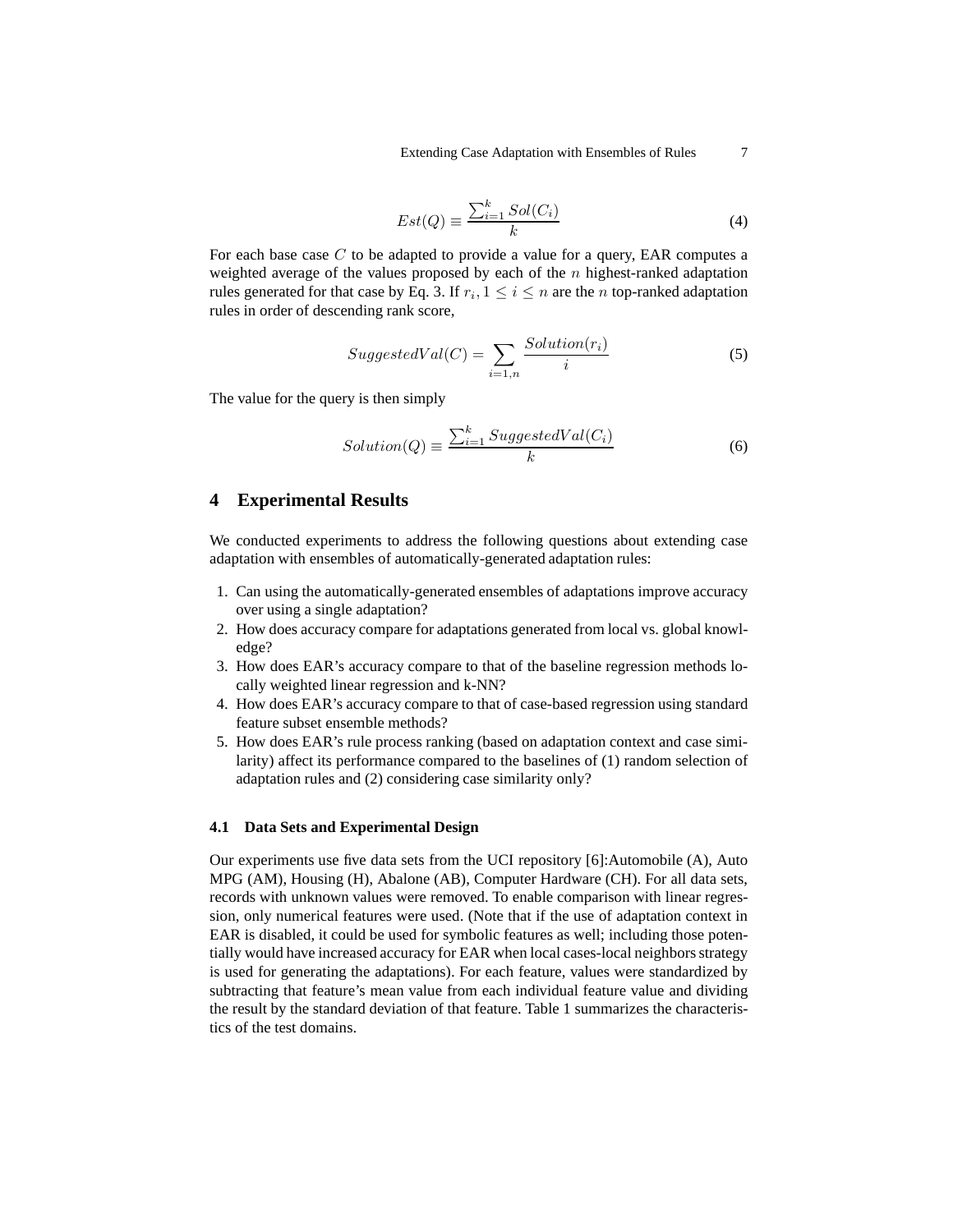|            |    |      | Domain name # features # cases Avg. cases/solution sol. sd |        |
|------------|----|------|------------------------------------------------------------|--------|
| Auto       | 13 | 195  |                                                            | 8.1    |
| <b>MPG</b> |    | 392  | 3.1                                                        | 7.8    |
| Housing    | 13 | 506  | 2.21                                                       | 9.2    |
| Abalone    |    | 1407 | 176                                                        | 1.22   |
| Hardware   |    | 209  | 1.8                                                        | 160.83 |

**Table 1.** Characteristics of the test domains

The experiments estimate the target value for an input query. For the Auto, MPG, Housing, Abalone and Hardware, the respective values to estimate are price, mpg, MEDV (median value of owner-occupied homes in \$1000's), rings (for the Abalone data set we only selected cases with rings ranging 1-8), and PRP (published relative performance) respectively. Linear regression and locally weighted linear regression tests used Weka's [7] simple linear regression and locally weighted learning classes respectively. Accuracy is measured in terms of the Mean Absolute Error (MAE) and leave-one-out testing is used for all domains unless explicitly mentioned otherwise.

Hill climbing was used to select the best neighborhood size for each domain based on the training data for calculating adaptation context, for setting the weighting factor a Eqn. 3, and for determining the number of adaptations to consider. The number of adaptations used for different variants of EAR depending on the training data ranges from one for EAR9 to at most 40 for EAR1, EAR2 and EAR3. In all experiments Euclidean distance is used as the distance function in equation 2. Note that the use of contextual information is disabled for versions of EAR that use the local-local strategy to generate adaptations (i.e. EAR1, EAR4 and EAR7).

#### **4.2 Performance Comparison**

To address experimental questions 1–3, we conducted tests to compare the results achieved by each of the 9 versions of EAR, k-NN, linear regression (LR) and locally weighted linear regression (LWLR) in the sample domains. Table 2 summarizes the results, which we discuss below. Best values are indicated in bold.

## **4.3 Discussion of Results**

**Accuracy from Ensembles vs. Single Adaptations:** In the experiments, EAR4 (local, local-local), EAR5 (local, global-local), EAR6 (local, global-global) and EAR9 (global, global-global) usually yield the best results, suggesting the benefit of generating adaptations based on multiple cases and selecting adaptations from their results to combine. For most methods, the tuning process on the training data determined that generating the final value from an ensemble of the top-ranked adaptations gave the best results.

For example, EAR4 (local, local-local) yields its best results (in all domains except Abalone) when usually five to nine adaptations are combined. There were some exceptions to the general pattern in favor of using ensembles of adaptations. For EAR9 (global, global-global) in most cases using one adaptation per case in the Auto, MPG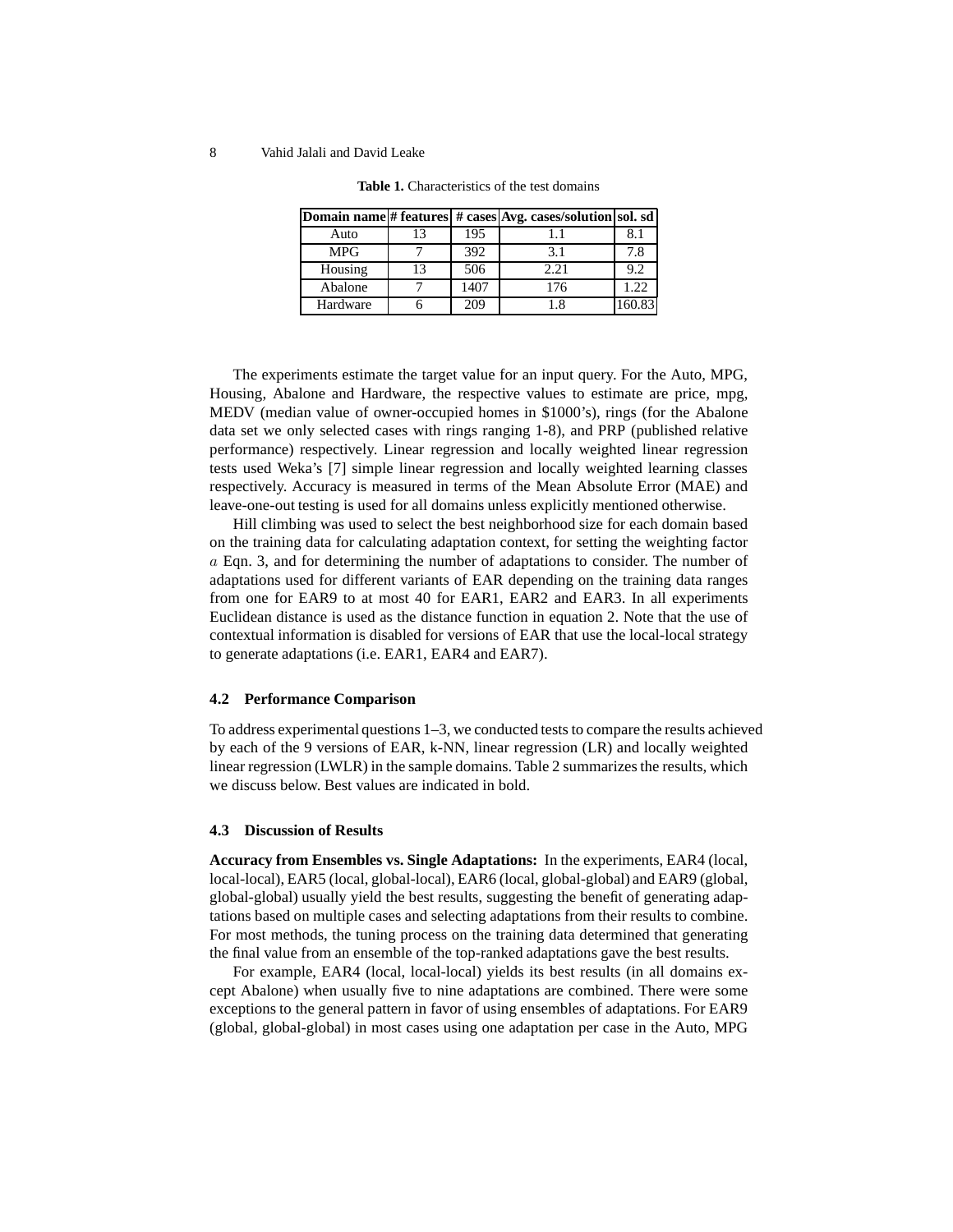| Method                       | <b>Domains</b> |      |      |      |                                                          |  |
|------------------------------|----------------|------|------|------|----------------------------------------------------------|--|
|                              |                |      |      |      | Auto (A) MPG (AM) Housing (H) Abalone (AB) Hardware (CH) |  |
| EAR1: nearest, local-local   | 1.77           | 2.23 | 2.21 | 0.79 | 31.32                                                    |  |
| EAR2: nearest, global-local  | 1.66           | 2.22 | 2.2  | 0.82 | 31.04                                                    |  |
| EAR3: nearest, global-global | 2.15           | 2.22 | 2.23 | 0.95 | 38.25                                                    |  |
| EAR4: local, local-local     | 1.38           | 1.90 | 2.04 | 0.60 | 28.74                                                    |  |
| EAR5: local, global-local    | 1.44           | 1.71 | 1.90 | 0.60 | 28.8                                                     |  |
| EAR6: local, global-global   | 1.36           | 1.74 | 2.04 | 0.60 | 28.76                                                    |  |
| EAR7: global, local-local    | 4.95           | 4.99 | 4.22 | 0.93 | 78.06                                                    |  |
| EAR8: global, global-local   | 4.30           | 3.73 | 4.46 | 0.91 | 63.98                                                    |  |
| EAR9: global, global-global  | 1.37           | 1.95 | 2.25 | 0.59 | 28.18                                                    |  |
| k-NN                         | 1.61           | 2.00 | 2.74 | 0.61 | 29.12                                                    |  |
| Locally Weighted LR (LWLR)   | 1.61           | 2.02 | 2.54 | 0.68 | 30.82                                                    |  |
| Linear Regression (LR)       | 2.62           | 2.55 | 4.53 | 0.62 | 51.91                                                    |  |

**Table 2.** MAE of EAR, k-NN, LWLR and LR for the sample domains

and Housing domains yields best results (for the Hardware domain, often two cases are used). For the Abalone domain the optimal number of adaptations based on the training data is on the order of 20, but the difference between using one adaptation rule and greater numbers is minimal (1%).

*Effect of Domain Characteristics on EAR's Performance:* We observed that EAR showed less benefit for the Abalone data set than for the other data sets, with performance of EAR often comparable to k-NN. We hypothesize that the level of improvement from EAR over k-NN could be related to the diversity of case solutions in the case base.

If a relatively large number of cases share identical solutions in a domain, and the standard deviation of solutions is low, using an appropriate similarity measure in a retrieve-only system (e.g. k-NN) may be sufficient to generate good solutions with simple averaging combination, while with more diversity, more adaptation may be needed. Table 1, shows the average number of cases sharing the same solution and the standard deviation of the solutions in the sample domains, which shows that these characteristics of the Abalone data set are substantially different from the other data sets. However, more examination is needed.

**Local vs. Global Knowledge for Generating Adaptations:** Table 2 shows that in most domains, the performance of EAR4 (local, local-local) is competitive with the other versions of EAR, and is superior to the baseline methods, despite the fact that it uses limited information. For example, comparing EAR4 to the most global method, EAR9 (global, global-global), MAE's are 1.38 vs. 1.37, 1.9 vs. 1.95, 2.04 vs. 2.25, 0.60 vs. 0.59, and 28.74 vs. 28.18. Because it uses limited information, it is computationally much less expensive than the global methods. Thus the local method's performance at worst has a minimal accuracy penalty, and sometimes is substantially better. Also, it has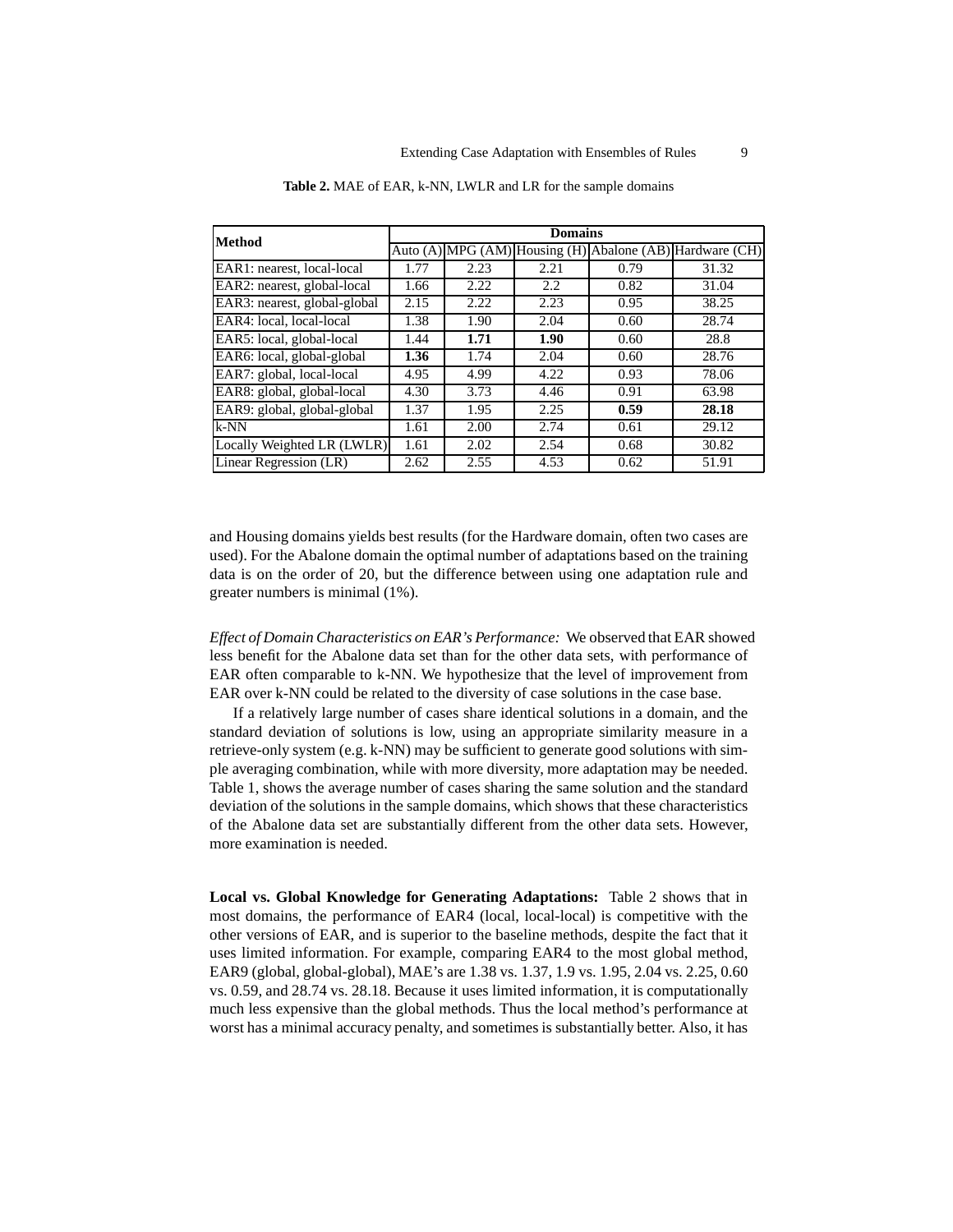

**Fig. 2.** Percent of improvement in MAE by EAR and LWLR over k-NN

the benefit of reducing computational cost and permitting a lazy approach to adaptation rule generation).

EAR7 (global, local-local) and EAR8 (global, global-local) usually yield the worst results. In those two methods all cases are considered as base cases for estimating the target value, so adaptation generated from neighbor cases may not be appropriate for addressing the differences between the input problem and the base cases.

**EAR vs. LWLR and k-NN** In all domains, the performance of EAR4 surpasses or equals that of the baseline methods, sometimes substantially so. EAR4 has almost the same performance as k-NN in Abalone and Hardware domains. In all domains, one of the nine versions of EAR has the best performance.

In Auto, MPG and Housing domains that EAR4 shows higher accuracies compared to the other baseline methods, one side paired t-test is used to assess the significance of those results. The null hypothesis is always MAE of EAR4 being less than that of k-NN and LWLR. For the comparison of EAR4 to k-NN in the Auto domain, p<.007, in MPG, p<.062 (so not significant), and in Housing, p<.001. Same values for comparing EAR4 versus LWLR are  $p < .051$  (not significant),  $p < 0.05$  and  $p < .001$  in the same order.

Figure 2 contrasts the relative improvement of EAR4 over k-NN (14%, 5%, 26%, 0% and 1%) with the relative improvement of LWLR over k-NN (0%, -1%, 7%, -13% and -6%) in the the Auto, MPG, Housing, Abalone and Hardware domains respectively.

**EAR vs. Feature Subset Ensemble** As another baseline, we also compared EAR4's performance to a previously used approach for applying ensembles to CBR, feature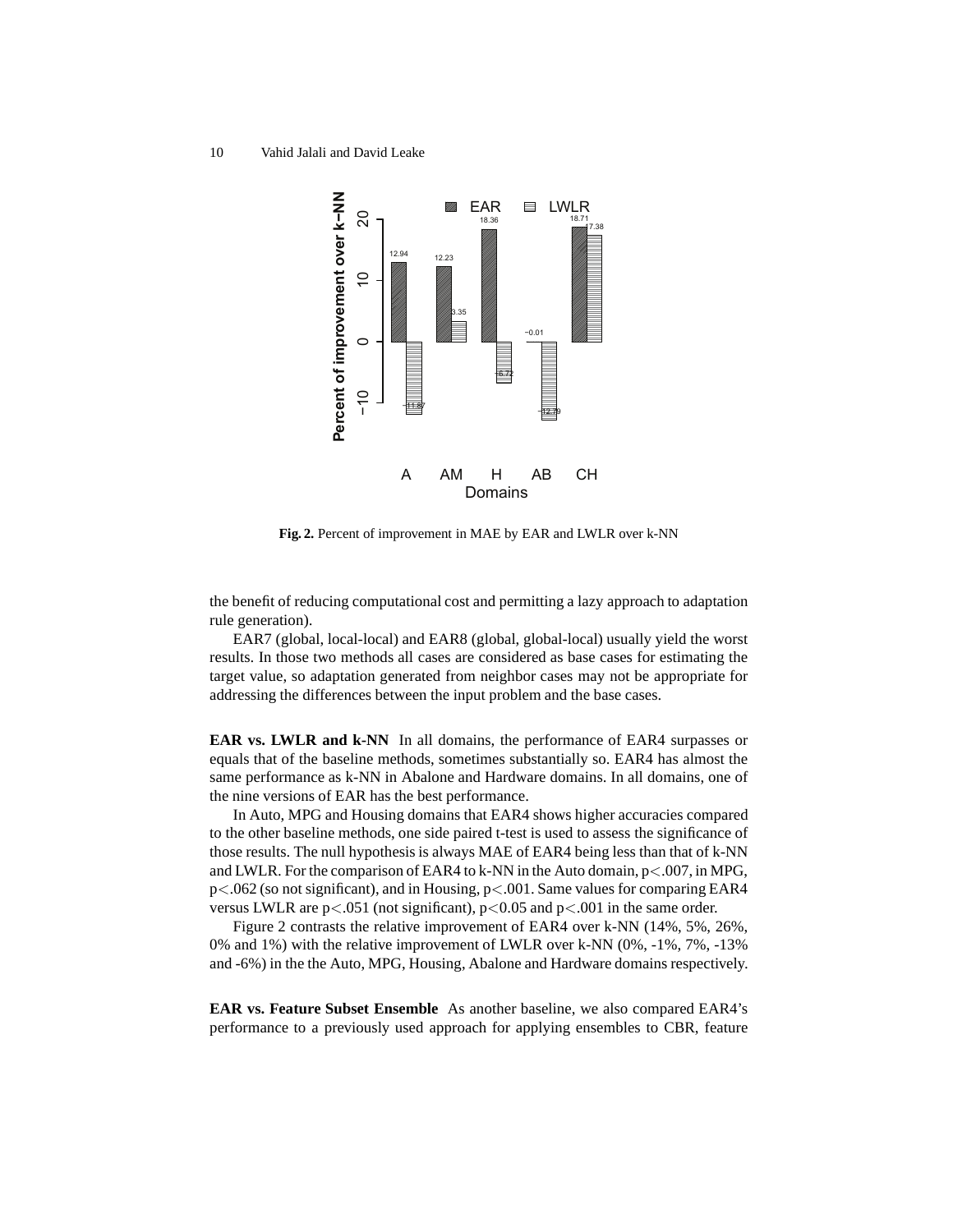| Method-    | <b>Domains</b> |      |      |      |                                                          |  |
|------------|----------------|------|------|------|----------------------------------------------------------|--|
|            |                |      |      |      | Auto (A) MPG (AM) Housing (H) Abalone (AB) Hardware (CH) |  |
| $k-NN$     | 1.62           | 2.06 | 2.67 | 0.61 | 30.3                                                     |  |
| <b>FSE</b> | 1.51           | 2.28 | 2.48 | 0.7  | 27.51                                                    |  |
| EAR4       | 1.42           | 1.84 | 2.01 | 0.63 | 25.79                                                    |  |

**Table 3.** MAE of EAR4, k-NN and the Feature Subset Ensemble method for the sample domains

| <b>Method</b>                       | <b>Domains</b> |      |      |      |                                                          |  |
|-------------------------------------|----------------|------|------|------|----------------------------------------------------------|--|
|                                     |                |      |      |      | Auto (A) MPG (AM) Housing (H) Abalone (AB) Hardware (CH) |  |
| EAR4: local, local-local            | 1.38           | 1.90 | 2.04 | 0.60 | 28.74                                                    |  |
| EAR6: local, global-global          | 1.36           | 1.74 | 2.04 | 0.60 | 28.74                                                    |  |
| Random: local, local-local          | 2.54           | 2.11 | 3.04 | 0.61 | 38.95                                                    |  |
| Random: local, global-global        | 3.87           | 2.43 | 3.29 | 0.61 | 72.86                                                    |  |
| distance only: local, global-global | 1.55           | 1.86 | 2.11 | 0.61 | 30.68                                                    |  |

**Table 4.** MAE of EAR, k-NN, LWLR and LR for the sample domains

subset ensembles (FSE). FSE uses a combination of k-NN predictors, each of which predicts based on a different subsets of case features (all subsets are of fixed size) [8]. The feature subsets are selected randomly with replacement (each subset includes at least two features), with each ensemble containing predictors based on 100 different subset of features, with evaluation by ten-fold cross validation. Both EAR4 and the feature subset ensemble methods were compared with their best parameter settings, as determined by hill climbing and leave-one-out testing on the training data for each fold. For feature subset ensembles, this determined the  $k$  value to use, and the number of features to use. For EAR4, this determined the number of base cases and adaptation rules to be used. For each domain, the local neighborhoods were set to contain the top 5% nearest neighbors of the input query. Learning was disabled for both methods. Table 3, shows Mean Absolute Error for k-NN, Feature Subset Ensemble (FSE) and EAR4 (local, local-local) on the test domains.

The results in Table 3 show that EAR outperforms FSE in all test domains. For the Abalone domain, k-NN slightly outperforms both ensemble methods, which we hypothesize to be due to lack of domain diversity. Figure 3, shows the percent of improvement of EAR4 (local, local-local) and SFE over k-NN in the test domains.

## **4.4 Effect of Context-Based Rule Ranking**

A final question is how much EAR's context-based adaptation rule ranking approach benefits performance. We tested this by an ablation study comparing EAR4 and EAR6's performance with three different ranking methods: (1) random ranking of adaptation rules, (2) rule ranking by case distance only, and (3) EAR's approach, balancing case similarity and adaptation context similarity.

As Table 4 shows, random ranking has the worst performance among other methods, with especially bad performance for the global-global methods, which generate more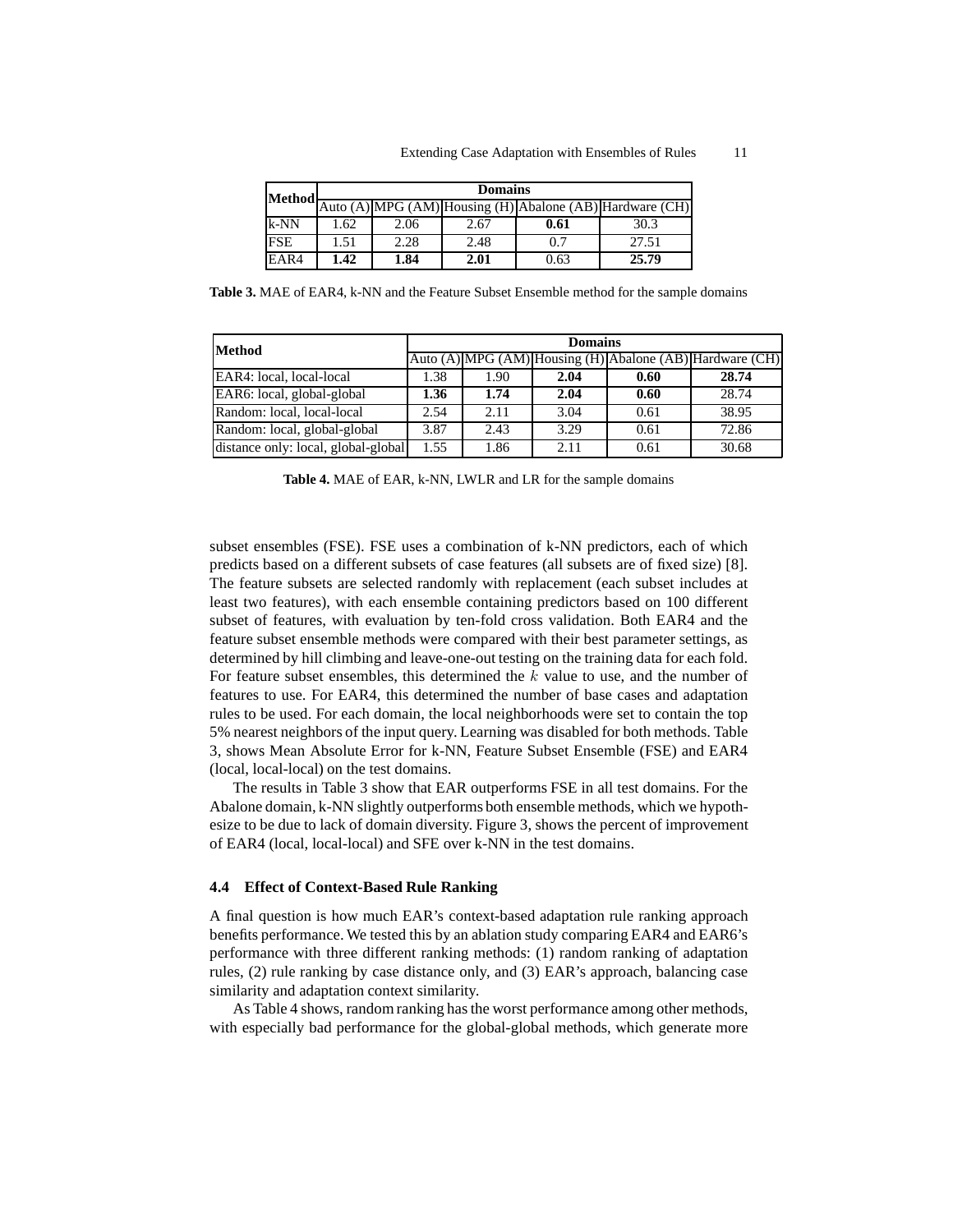#### 12 Vahid Jalali and David Leake



**Fig. 3.** Percent of improvement in MAE by EAR4 and LWLR over k-NN

rules. The comparative difference appears to increase for domains with higher standard deviation (e.g. Hardware), and is lowest for Abalone, which has the largest average number of cases per unique solution and the lowest solution standard deviation. There the random method shows same performance as the distance only method.

Expanding the pool of adaptations with global methods decreases accuracy for distance-only method in nearly all domains, while EAR is more robust. This provides some support for the contextual information in EAR enabling it to select more appropriate adaptations from the global pool.

## **5 Comparison to Previous Work**

The EAR approach relates both to research on ensemble methods in CBR and on automatic adaptation rule generation for case-based regression.

#### **5.1 Ensemble Methods in CBR**

Ensemble methods aggregate results from a set of models. A number of general-purpose approaches have been proposed, such as Bagging [9], boosting [10] and random forests [11]. In CBR research, ensemble methods have been applied to improve accuracy by combining solutions from multiple subsets of a case base or from multiple case bases. For example, Cunningham and Zenobi [12] propose improving accuracy of nearest neighbor classifiers by using an ensemble of classifiers, each based on different feature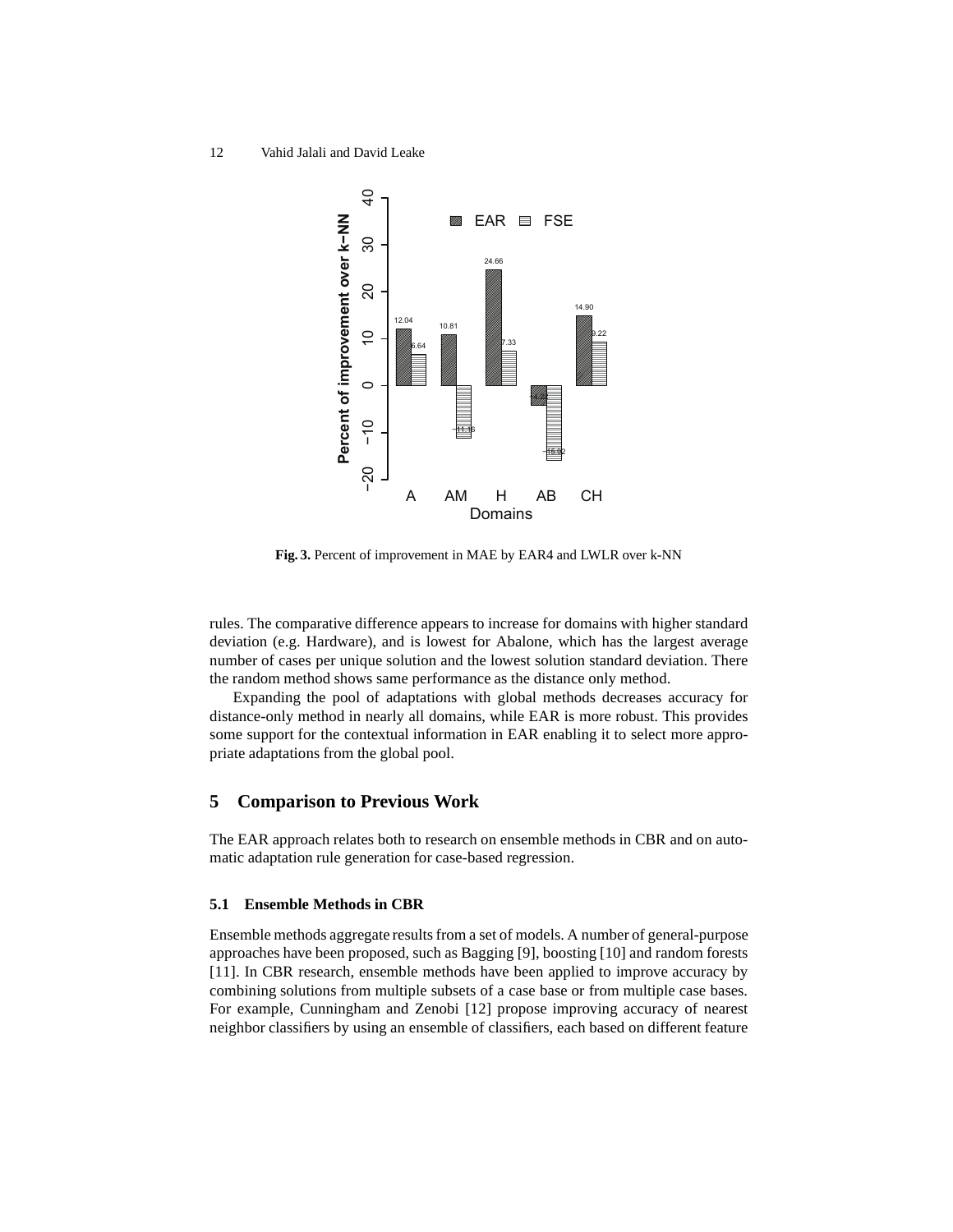subsets. Arshadi and Jurisica [13] present an ensemble method for combining predictions of a set of classifiers built based on disjoint subsets of cases from the original case base, for which the case features are selected locally by using logistic regression. Li and Sun [14] propose using an ensemble of CBR systems, with randomly generated feature subsets used for similarity assessment in each individual CBR system, and forming the final solution by combining the results of those individual systems. However, to our knowledge, previous CBR research has not considered the use of ensembles of case adaptation rules.

#### **5.2 Learning Adaptations from the Case Base**

Learning case adaptation knowledge is an active CBR research area, for which many approaches have been pursued. For reasons of space, we limit our discussion to methods which learn adaptations from cases in the case base for regression tasks, rather than more knowledge-intensive approaches for other types of domains.

**Case Difference Heuristics** Wilke et al. [15] provide a starting point for knowledgelight approaches to learning adaptation knowledge by discussing different sources of knowledge in a CBR system and general issues for designing a learning algorithm. They use their framework for two different approaches of learning adaptation knowledge: weighted majority voting and case difference heuristic proposed by Hanney and Keane [3]. The latter approach investigated by Wilke et al. is similar to ours in that it generates adaptations based on case comparison. Though, their method uses different strategies for ranking rules (e.g. confidence rating for rules) and composing the final solutions compared to ours.

McSherry's [4] CREST (Case-based Reasoning for ESTimation) provides another approach to generating adaptations from case differences. Given a case to adapt, Mc-Sherry's difference heuristic attempts to retrieve a case which differs from the input query only in the value of a single feature, called the distinguishing attribute. Next, a pair of cases with the same values for the distinguishing attributes as the query and (respectively) the case to be adapted are retrieved, and the solution of the retrieved case is adjusted based on their difference. Because more than one similar case may be retrieved for an input query, the final estimation of the target value can be calculated by averaging different estimations, generated by the same method. McSherry's method is similar to EAR's local approach, in generating adaptations based on neighbors to the input query. However, CREST adjusts the solutions of each base case by applying a single adaptation, while EAR uses an ensemble of adaptations.

McDonnell and Cunningham [5] refine the case difference heuristic to address two problems. The first is that the effect of variations in feature values on the solution may differ according to the feature considered. The second is that the effect of variations in a feature value on the solution may depend upon the values of other case features. Their method generates adaptations by comparing the input query to nearby cases, selecting cases for which the gradient is similar to the target case (using local linear regression to approximate the gradients), and deriving adaptations from those cases. This approach is in the spirit of EAR's context-based approach but not applied to ensembles of adaptations.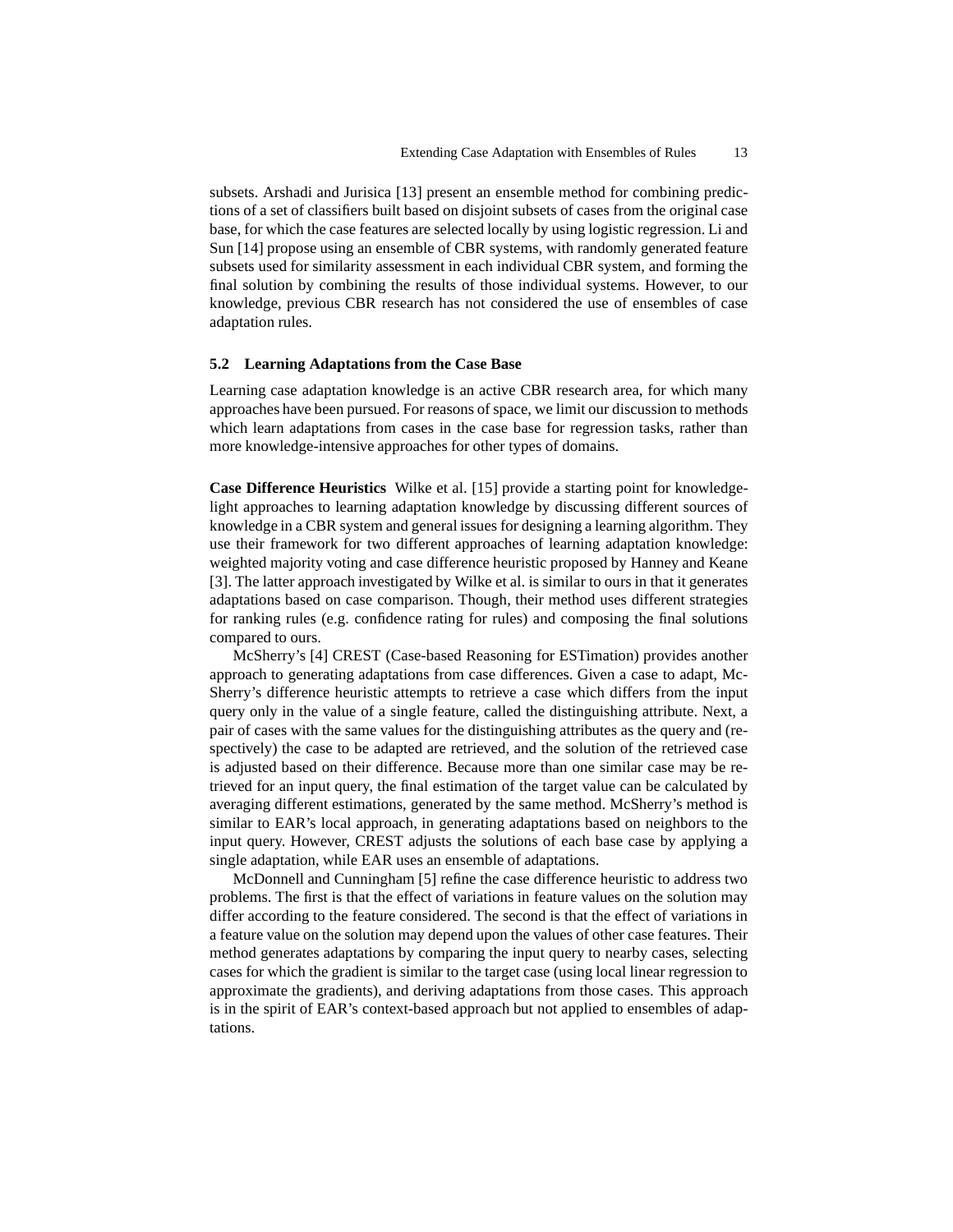14 Vahid Jalali and David Leake

**Learning Adaptation Rules from Linear Regression** Patterson et al. [16] propose a rule acquisition process based on k-NN and regression analysis. Given a new problem, the k nearest neighbors are retrieved and combined in a new generalized case in which features are the distance-weighted average of the individual case features. The  $k$  nearest neighbors are also used to train a linear regression model for predicting the difference between case solutions, which is applied to the generalized case to predict the target value for the input. Like EAR, this method uses a lazy approach for generating adaptations; it differs in that it relies on linear regression and single adaptations for generating and applying adaptations, instead of case differences and ensemble of adaptations, respectively.

**Other Adaptation Learning Models for Case-Based Regression** Adaptation learning for regression also includes methods not based on direct case comparisons. Policastro et al. [17] propose a method for learning and applying adaptation knowledge from a case base by using two components, estimators and combiner. As estimators they use a multi-layer neural network, an M5 regression tree, and a support vector machine. As combiners, they consider the same three techniques, applied to combine the estimators' values.

Craw et al. [18], Jarmulak et al. [19], and Wiratunga et al. [20] propose automated acquisition of adaptation knowledge by repeatedly partitioning the case base to form a small set of probe cases, retrieving  $k$  similar cases for each probe case, and building adaptation rules based on pairs of probe cases and their top  $k$  neighbors. For each set, their method creates rule sets, each one containing adaptation cases that concentrate on differences for a single feature. From those, their method selects rules whose decision tree indexes have above-average predictive accuracy. An initial solution is generated by averaging, with possible refinement by adaptation rules each addressing differences in a single feature.

## **6 Conclusions and Future Research**

This paper has introduced EAR, an approach for automatically generating sets of adaptation rules from a case base based on case differences and selecting ensembles of adaptations to apply. An experimental evaluation of nine variants of the EAR approach showed that EAR variants generally increased accuracy over baseline case-based regression and linear regression approaches, and that rule generation based on local information was sufficient to obtain accuracy competitive with the best performance obtained. Likewise, an ablation study provided support for the benefit of EAR's contextbased rule ranking approach.

Opportunities for future research include developing more sophisticated adaptation selection and combination techniques, exploring other ensemble methods for the generation and combination of adaptations, and examining how EAR could apply to knowledge-rich domains. Yet another direction for extending this work is considering the confidence of cases to adapt and the adaptation rules in EAR. That is to some extent explored in [21]. Also the question of comparative benefit of using local vs. global adaptations is an interesting one for future research.